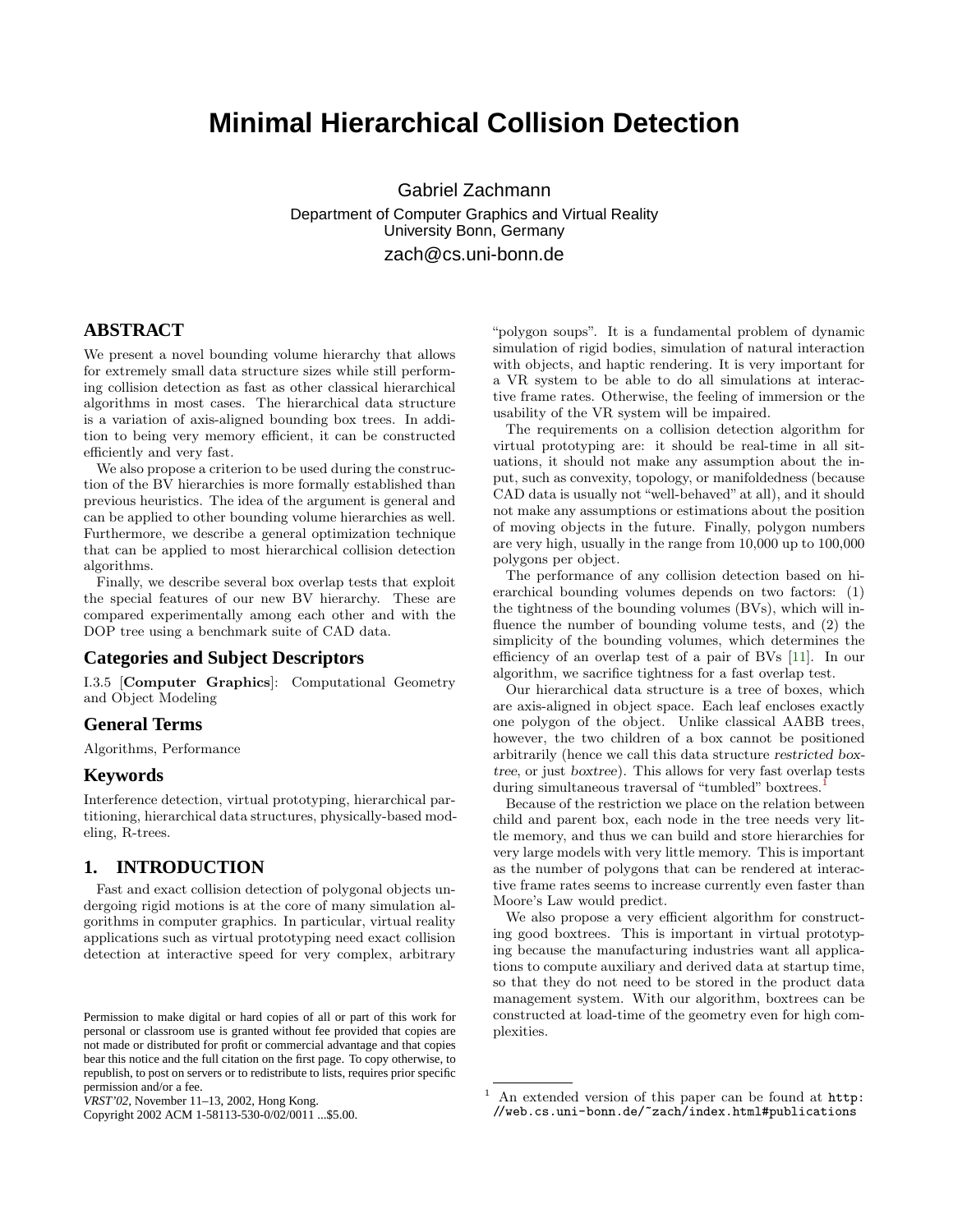In order to guide the top-down construction of bounding volume hierarchies, a criterion is needed to determine a good split of the set of polygons associated with each node. In this paper, we present a more formal argument than previous heuristics did to derive such a criterion that yields good hierarchies with respect to collision detection. The idea of the argument is generally applicable to all hierarchical collision detection data structures.

The techniques presented in this paper can be applied to other axis-aligned bounding volumes, such as DOPs, as well. They would probably yield similar savings in memory and computational costs, since the motivation for our techniques is valid if the bounding volume hierarchy is constructed in a certain "natural" way. We also propose a general optimization technique, that can be applied to most hierarchical collision detection algorithms.

Our new BV hierarchy can also be used to speed up ray tracing or occlusion culling within AABBs.

The rest of the paper is organized as follows. Section 2 gives an overview of some of the previous work. Our new data structure and algorithms are introduced in Section 3, while Section [4](#page-3-0) describes the efficient computation of boxtrees. Results are presented in Section [5.](#page-5-0)

# **2. RELATED WORK**

Bounding volume trees seem to be a very efficient data structure to tackle the problem of collision detection for rigid bodies.

Hierarchical spatial decomposition and bounding volume data structures have been known in computational geometry, geometrical data bases, and ray tracing for a long time. Some of them are k-d trees and octrees [\[18\]](#page-7-0), R-trees [\[4\]](#page-6-0), and OBB trees [\[2\]](#page-6-0).

For collision detection, sphere trees have been explored by [\[12\]](#page-7-0) and [\[17\]](#page-7-0). [\[11\]](#page-7-0) proposed an algorithm for fast overlap tests of oriented (i.e., non-axis-parallel) bounding boxes (OBBs). They also showed that an OBB tree converges more rapidly to the shape of the object than an AABB tree, but the downside is a much more expensive box-box intersection test. In addition, the heuristic for construction of OBB trees as presented in [\[11\]](#page-7-0) just splits across the median of the longest side of the OBB.

DOP trees have been applied to collision detection by [\[14\]](#page-7-0) and [\[21\]](#page-7-0). AABB trees have been studied by [\[20,](#page-7-0) [19,](#page-7-0) [15\]](#page-7-0). All of these data structures work quite efficiently in practice, but their memory usage is considerably higher than needed by our hierarchy, even for sphere trees.

More recently, hierarchical convex hulls have been proposed for collision detection and other proximity queries by [\[7\]](#page-6-0). While showing excellent performance, the memory footprint of this data structure is even larger than that of the previously cited ones. This is even further increased by the optimization techniques the authors propose for the collision detection algorithm.

Non-hierarchical approaches try to subdivide object space, for instance by a voxel grid [\[16\]](#page-7-0) or Delaunay triangulation [\[9\]](#page-6-0). In particular, non-hierarchical approaches seem to be more promising for collision detection of deformable objects [\[1,](#page-6-0) [13,](#page-7-0) [8\]](#page-6-0).

Regarding the name of our data structure, we would like to point out that [\[3\]](#page-6-0) presented some theoretical results on a class of bounding volume hierarchies, which they called BOXTREE, too. However, their data structure is substantially different from ours, and they do not provide any runtime results.

Bounding volume hierarchies are also used in other areas, such as nearest-neighbor search and ray tracing. For point k-d trees, [\[5\]](#page-6-0) have shown that a longest-side cut produces optimal trees in the context of nearest-neighbor searches. However, it seems that this rule does not apply to collision detection.

# **3. DATA STRUCTURE AND ALGORITHMS**

Given two hierarchical BV data structures for two objects, the following general algorithm scheme can quickly discard sets of pairs of polygons which cannot intersect:

```
traverse(A,B)
if A and B do not overlap then
  return
end if
if A and B are leaves then
  return intersection of primitives
          enclosed by A and B
else
  for all children A[i] and B[j] do
    traverse(A[i],B[j])
  end for
end if
```
Almost all hierarchical collision detection algorithms implement this traversal scheme in some way. It allows to quickly "zoom in" on pairs of close polygons. The characteristics of different hierarchical collision detection algorithms lie in the type of BV used, the overlap test for a pair of nodes, and the algorithm for construction of the BV trees.

In the following, we will first introduce our type of BV, then we will present several algorithms to check them for overlap.

## **3.1 Restricted Boxtrees**

In a BV hierarchy, each node has a BV associated that completely contains the BVs of its children. Usually, the parent BV is made as tight as possible. In binary AABB trees, this means that a parent box touches each child box on 3 sides on average. We have tried to quantify this observation further: in the AABB tree of three representative objects, we have measured the empty space between each of its nodes and their parent nodes.<sup>2</sup> Our experiments show that for about half of all nodes the volume of empty space between its bounding box and its parent's bounding box is only about 10%.

Consequently, it would be a waste of memory (and computations during collision detection), if we stored a full box at each node. Therefore, our hierarchy never stores a box explicitly. Instead, each node stores only one plane that is perpendicular to one of the three axes, which is the (almost) least possible amount of data needed to represent a box that is sufficiently different from its parent box. We store this plane using one float, representing the distance from one of the sides of the parent box (see Figure [1\)](#page-2-0). The reason for this will become clear below.<sup>3</sup> In addition, the axis must be stored (2 bits) and we need to distinguish between two

<sup>2</sup> For all nodes, one side was excluded in this calculation, which was the side where the construction performed the split.

 $3\text{ O}$ ne could picture the resulting hierarchy as a cross between k-d trees and AABB trees.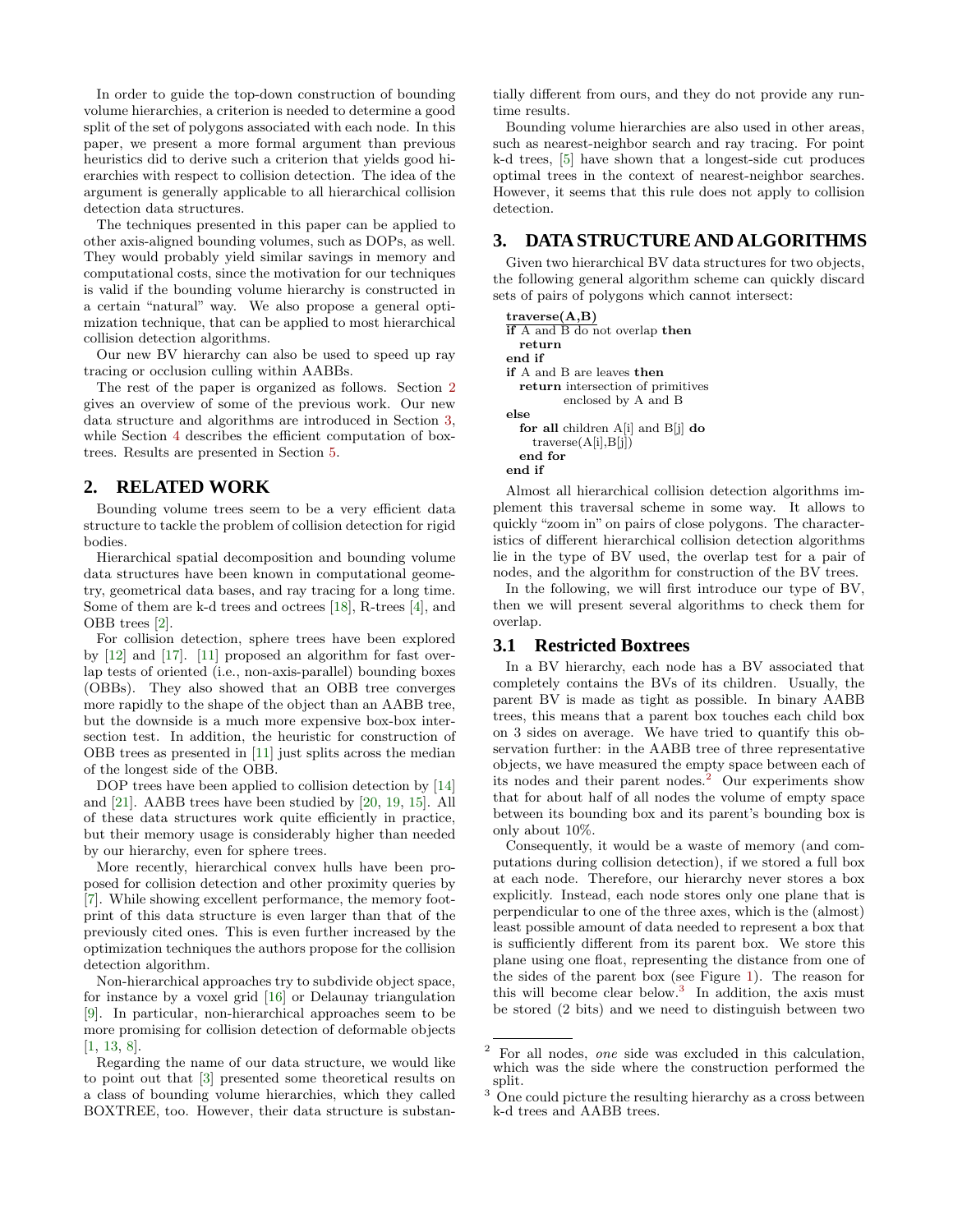<span id="page-2-0"></span>

Figure 1: Child nodes are obtained from the parent node by splitting off one side of it. The drawing shows the case where a parent has a lower and an upper child that have coplanar splitting planes.

cases: whether the node's box lies on the lower side or on the upper side of the plane (where "upper" and "lower" are defined by the local coordinate axes of the object).

Because each box in such a hierarchy is restricted on most sides, we call this a restricted boxtree. Obviously, this restriction makes some nodes in the boxtree hierarchy slightly less tight than in a regular AABB tree. But, as we will see, this does not hurt collision detection performance. The observation we made above for AABB trees is probably also true for other hierarchies utilizing some kind of axis-aligned BV (such as DOPs). Section [4](#page-3-0) will describe in detail our algorithm to construct a restricted boxtree.

## **3.2 Box Overlap Tests**

In the following, we will describe several variations of an algorithm to test the overlap of two restricted boxes, exploiting the special properties of the restricted boxtree. All algorithms will assume that we are given two boxes A and B, and that  $(\mathbf{b}^1, \mathbf{b}^2, \mathbf{b}^3)$  is the coordinate frame of box B with respect to A's object space.

#### *3.2.1 Axis alignment*

Since axis-aligned boxes offer probably the fastest overlap test, the idea of our first overlap test is to enclose B by an axis-aligned box  $(l, h) \in \mathbb{R}^3 \times \mathbb{R}^3$ , and then test this against A (which is axis-aligned already). In the following, we will show how this can be done with minimal computational effort for restricted boxtrees.

We already know that the parent boxes of A and B must overlap (according to the test proposed here). Notice that we need to compute only 3 values of  $(l, h)$ , one along each axis. The other 3 can be reused from B's parent box. Notice further that we need to perform only one operation to derive box A from its parent box.

Assume that B is derived from its parent box by a splitting plane perpendicular to axis  $\mathbf{b} \in \{\mathbf{b}^1, \mathbf{b}^2, \mathbf{b}^3\}$ , which is distance c away from the corresponding upper side of the parent box (i.e., B is a lower child). We have already computed the parent's axis-aligned box, which we denote by  $(1^0, h^0)$ . Then,  $l_x, h_x$  can be computed by (see Figure [2\)](#page-3-0)

$$
h_x = \begin{cases} h_x^0 - cb_x & \text{if } b_x > 0\\ h_x^0 & \text{if } b_x \le 0 \end{cases}
$$

and

$$
l_x = \begin{cases} l_x^0 & \text{if } b_x > 0\\ l_x^0 - cb_x & \text{if } b_x \le 0 \end{cases}
$$

Similarly,  $l_x, h_x$  can be computed if B is an upper child, and analogously the new value along the other 2 axes.

In addition to saving a lot of computations, we also save half of the comparisons of the overlap tests of aligned boxes. Notice that we need to compare only 3 pairs of coordinates (instead of 6), because the status of the other 3 has not changed. For example, the comparison along the x axis to be done is

B and A do not overlap if 
$$
\begin{cases} h_x < l_x^A & \text{if } b_x > 0 \\ l_x > h_x^A & \text{if } b_x \le 0 \end{cases}
$$

where  $l_x^A, h_x^A$  are the x-coordinates of box A. Note that the decision  $b_x \leq 0$  has been made already when computing  $h_x$ or  $l_x$ .

Overall, this method needs 12 floating point operations (3  $mul + 4 add + 5 comp$  for checking the overlap of a pair of nodes of a restricted boxtree.

#### *3.2.2 Lookup tables*

Since the  $\mathbf{b}^i$  are fixed for the complete traversal of two boxtrees, and the c's can be only from a range that is known at the beginning of the traversal, it would seem that the computations above could possibly be sped up by the use of a lookup table.

At the beginning of the traversal, we compute 3x3 lookup tables  $L_j^i$  with 1000 entries each, one table for each component  $b_j^i$ . Then, during traversal, a term of the form  $h_x = h_x^0 - cb_x^s$  is replaced by  $h_x = h_x^0 + L[s][x][c]$ , where  $c$  now is an integer and  $s$  is the splitting axis.

See below for results and discussion.

# *3.2.3 Separating axis test*

The separating axis test (SAT) is a different way to look at linear separability of two convex polytopes: two convex bodies are disjoint if and only if we can find a separating plane, which is equivalent to finding an axis such that the two bodies projected onto that axis (yielding two line intervals) are disjoint (hence "separating axis"). For boxes, [\[11\]](#page-7-0) have shown that it suffices to consider at most 15 axes.

We can apply this test to the nodes in our restricted boxtree.<sup>4</sup> As previously, we do not need to compute all line intervals from scratch. Instead, we modify only those ends of the 15 line intervals that are different from the ones of the parent.

Let s be one of the candidate separating axes and assume that B is a lower box (see again Figure [2\)](#page-3-0). As above, for a lower box we compute only

$$
\begin{cases} h_s = h_s^0 - c(\mathbf{b} \cdot \mathbf{s}) & \text{if } (\mathbf{b} \cdot \mathbf{s}) > 0 \\ l_s = l_s^0 - c(\mathbf{b} \cdot \mathbf{s}) & \text{if } (\mathbf{b} \cdot \mathbf{s}) \le 0 \end{cases}
$$

(and analogously for an upper box). Of course, we can precompute all 3x15 possible products  $\mathbf{b}^i \cdot \mathbf{s}^j$ .

The advantage of this test is that it is precise, i.e., there are no false positives. One disadvantage of this test is that

<sup>4</sup> In fact, our test by axis alignment can be considered a variant of the separating axis test, where only a special subset of axes is being considered instead of the full set.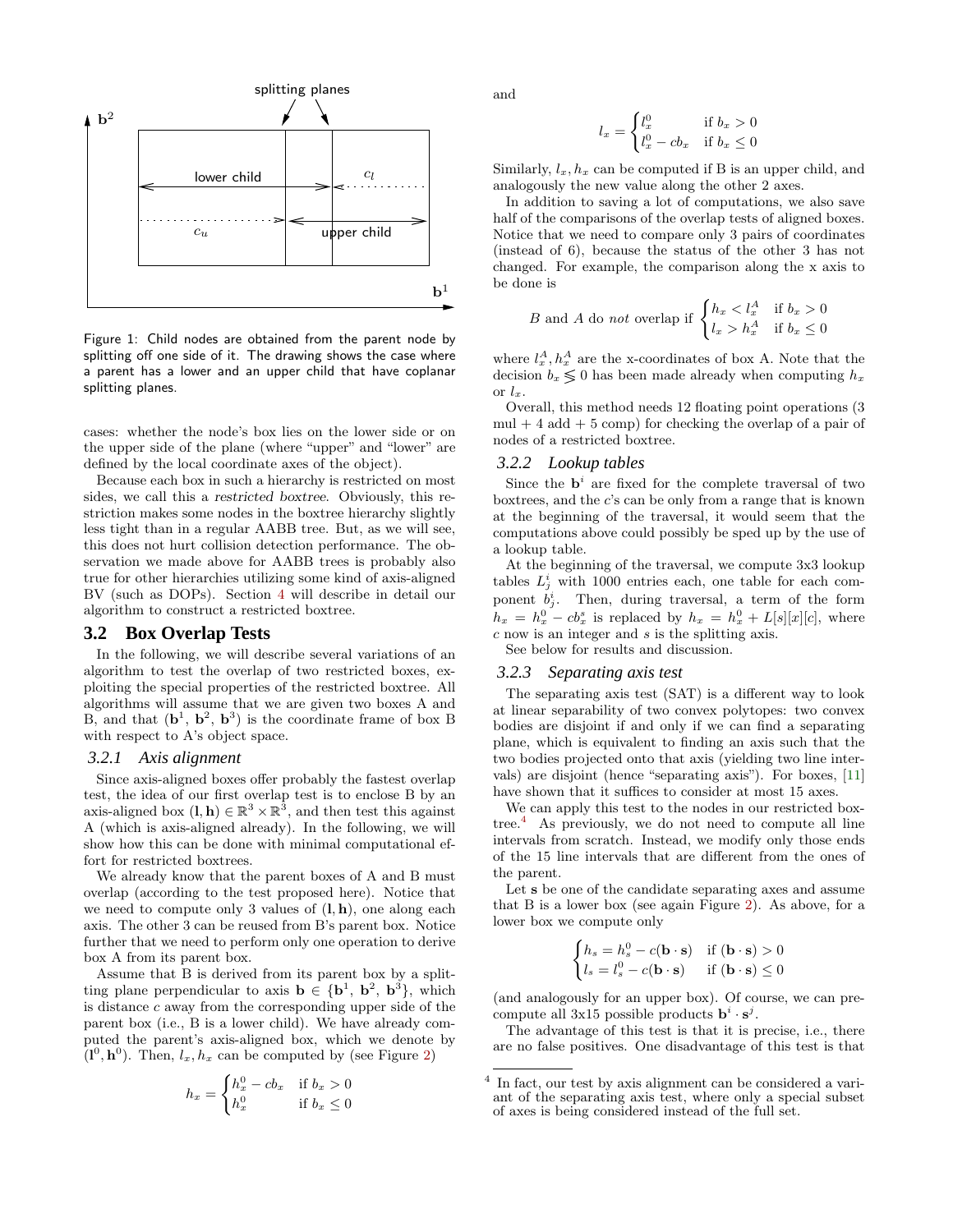<span id="page-3-0"></span>

Figure 2: Only one value per axis s needs to be recomputed for the overlap test.

there are 9 axes that are not perpendicular to A nor to B (these are the edge-edge cross products).

In total, this method needs 82 FLOPS in the worst case, which is much higher than the method above, but still less than 200 FLOPS worst case for OBBs.<sup>5</sup>

#### *3.2.4 SAT lite*

As we have seen in the section above, the 9 candidate axes obtained from all possible cross products of the edge orientations do not lend themselves to some nice optimizations. Therefore, a natural choice of a subset of the 15 axes would be the set of 6 axes consisting of the three coordinate axes of A and B resp. (see Figure 3). This has been proposed by [\[19\]](#page-7-0) (who has called it "SAT lite"). Here, we apply the idea to restricted boxtrees and show that even more computational effort can be saved.

This variant can also be viewed as the first variant being executed two times (first using A's then B's coordinate frame). The total operation count is 24.

#### **3.3 Further Optimizations**

In this section, we will describe several techniques to further improve the speed of restricted boxtrees and hierarchical collision detection in general.

The first optimization technique is a general one that can be applied to all algorithms for hierarchical collision detection if the overlap test of a pair of nodes involves some node-specific computations that can be performed independently for each node (as opposed to pair-specific computations). The idea is to shift the node-specific computations up one level in the traversal. Assume that the costs of a node pair overlap test consist of a node-specific part  $c_1$  and an overlap-test-specific part  $c_2$ . Then, the costs for a pair  $(A, B)$  are  $C(A, B) = 2c_1 + c_2 + 4(2c_1 + c_2) = 10c_1 + 5c_2$ , because if (A,B) are found to overlap, all 4 pairs of children need to be checked. However, we can compute the nodespecific computations already while still visiting (A,B) and pass them down to the children pairs, which reduces the costs to  $C(A, B) = c_2 + 2c_1 + 4c_2 = 2c_1 + 5c_2$ .

If the node-specific computations have to be applied only to one of the two hierarchies (or the node-specific costs of the other hierarchy are neglectible), then the difference is even larger, i.e.,  $9c_1 + 5c_2$  vs.  $1c_1 + 5c_2$ .



Figure 3: A reduced version of the separating axis test seems to be a good compromise between the number of false positives and computational effort.

Depending on the actual proportions of  $c_1$  and  $c_2$ , this can result in dramatic savings. In the case of restricted boxtrees with our first overlap test (axis alignment), this technique reduces the number of floating point operations to 1.5 multiplications, 2 additions, and 5 comparisons!

While this technique might already be implemented in some collision detection code, it has not been identified as a general optimization technique for hierarchical collision detection.

As usual, we keep only one pointer in the parent to the first of its children. This does save considerable memory for our restricted boxtrees, because its nodes have a small memory footprint.

# **4. CONSTRUCTION OF BOXTREES**

The performance of any hierarchical collision detection depends not only on the traversal algorithm, but also crucially on the quality of the hierarchy, i.e., the construction algorithm.

Our algorithm pursues a top-down approach, because that usually produces good hierarchies and allows for very efficient construction. Other researchers have pursued the bottom-up approach [\[3\]](#page-6-0), or an insertion method [\[10,](#page-7-0) [4\]](#page-6-0).

## **4.1 A General Criterion**

Any top-down construction of BV hierarchies consists of two steps: given a set of polygons, it first computes a BV (of the chosen type) covering the set of polygons, then it splits the set into a number of subsets (usually two).

Before describing our construction algorithm, we will derive a general criterion that can guide the splitting process, such that the hierarchy produced is good in the sense of fast collision detection.

Let  $C(A, B)$  be the expected costs of a node pair  $(A, B)$ under the condition that we have already determined during collision detection that we need to traverse the hierarchies further down. Assuming binary trees and unit costs for an overlap test, this can be expressed by

$$
C(A, B) = 4 + \sum_{i,j=1,2} P(A_i, B_j) \cdot C(A_i, B_j)
$$
 (1)

where  $A_i, B_j$  are the children of A and B, resp., and  $P(A_i, B_j)$ is the probability that this pair must be visited (under the condition that the pair  $(A, B)$  has been visited).

 $^5$  The worst case actually happens for exactly half of all node pairs being visited during a simultaneous traversal.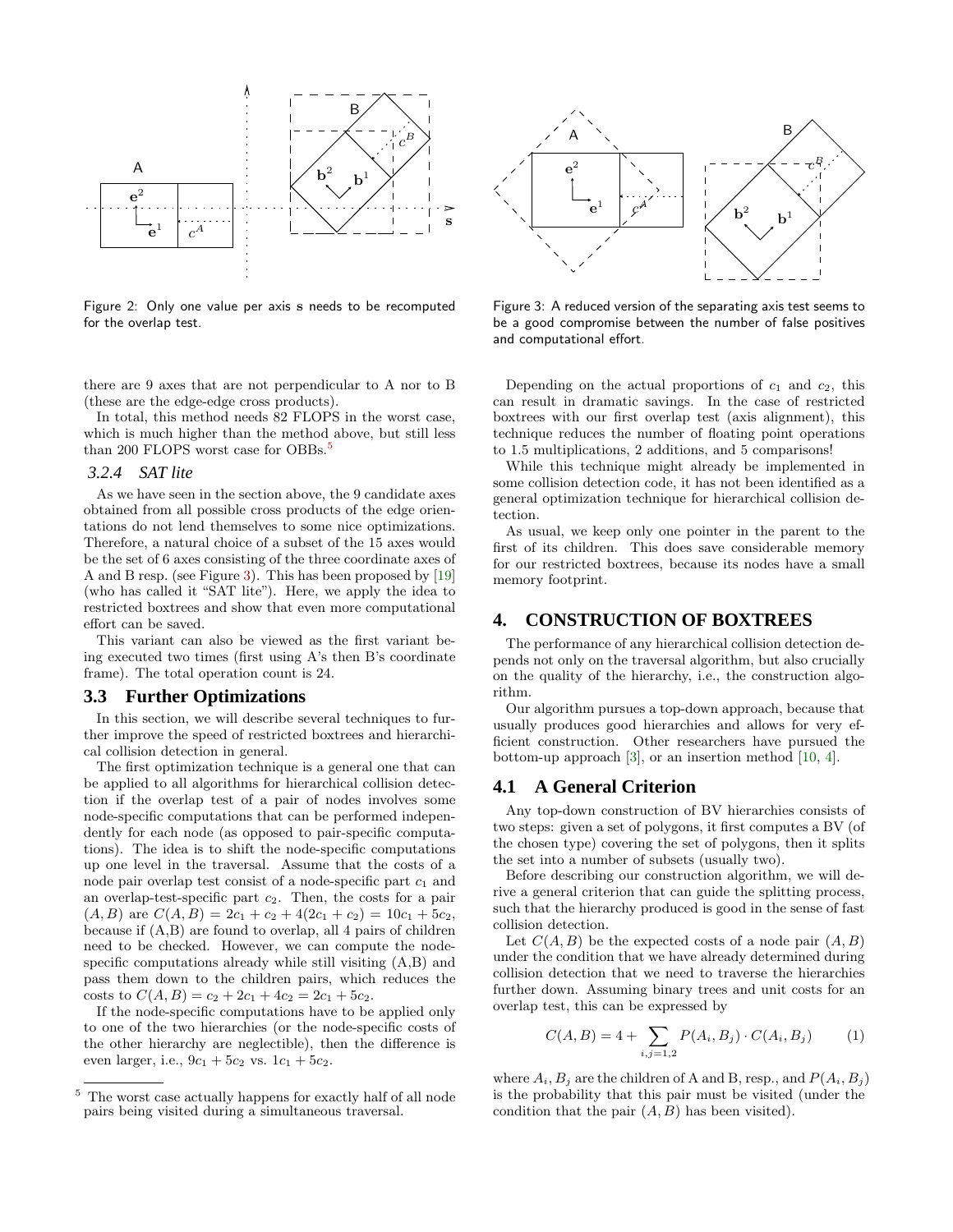

Figure 4: By estimating the volume of the Minkowski sum of two BVs, we can derive an estimate for the cost of the split of a set of polygons associated with a node.

An optimal construction algorithm would need to expand [\(1\)](#page-3-0) down to the leaves:

$$
C(A, B) = P(A1, B1) + P(A1, B1)P(A11, B11)+ P(A1, B1)P(A12, B11) + ... +P(A1, B2) + P(A1, B2)P(A11, B21)+ ...
$$
\n(2)

and then find the minimum. Since we are interested in finding a local criterion, we approximate the cost function by discarding the terms corresponding to lower levels in the hierarchy, which gives

$$
C(A, B) \approx 4(1 + P(A_1, B_1) + \ldots + P(A_2, B_2)) \quad (3)
$$

Now we will derive an estimate of the probability  $P(A_1, B_1)$ . For sake of simplicity, we will assume in the following that AABBs are used as BVs. However, similar arguments should hold for all other kinds of convex BVs.

The event of box A intersecting box B is equivalent to the condition that B's "anchor point" is contained in the Minkowski sum  $A \oplus B$ . This situation is depicted in Figure 4. Because  $B_1$  is a child of  $B$ , we know that the anchor point of  $B_1$  must lie somewhere in the Minkowski sum  $A \oplus B \oplus \mathbf{d}$ , where  $\mathbf{d} = \text{anchor}(B_1) - \text{anchor}(B)$ . Since  $A_1$  is inside A and  $B_1$  inside B, we know that  $A_1 \oplus B_1 \subset A \oplus B \oplus d$ . So, for arbitrary convex BVs the probability of overlap is

$$
P(A_1, B_1) = \frac{\text{Vol}(A_1 \oplus B_1)}{\text{Vol}(A \oplus B \oplus \mathbf{d})} = \frac{\text{Vol}(A_1 \oplus B_1)}{\text{Vol}(A \oplus B)} \qquad (4)
$$

In the case of AABBs, it is safe to assume that the aspect ratio of all BVs is bounded by  $\alpha$ . Consequently, we can bound the volume of the Minkowski sum by

$$
Vol(A) + Vol(B) + \frac{2}{\alpha} \sqrt{Vol(A) Vol(B)} \le
$$
  
 
$$
Vol(A \oplus B) \le
$$
  
 
$$
Vol(A) + Vol(B) + 2\alpha \sqrt{Vol(A) Vol(B)} \quad (5)
$$

So we can estimate the volume of the Minkowski sum of two boxes by

$$
Vol(A \oplus B) \approx 2(Vol(A) + Vol(B))
$$

yielding

$$
P(A_1, B_1) \approx \frac{\text{Vol}(A_1) + \text{Vol}(B_1)}{\text{Vol}(A) + \text{Vol}(B)}\tag{6}
$$

Since  $Vol(A) + Vol(B)$  has already been committed by an earlier step in the recursive construction, Equation 3 can be minimized only by minimizing  $Vol(A_1) + Vol(B_1)$ . This is our criterion for constructing restricted boxtrees.

#### **4.2 The Algorithm**

According to the criterion derived above, each recursion step will try to split the set of polygons so that the cost function (3) is minimized. This is done by trying to find a good splitting for each of the three coordinate axes, and then selecting the best one. Along each axis, we consider three cases: both subsets form lower boxes with respect to its parent, both are upper boxes, or one upper and one lower box.

In each case, we first try to find a good "seed" polygon for each of the two subsets, which is as close as possible to the outer border that is perpendicular to the splitting axis. Then, in a second pass, we consider each polygon in turn, and assign it to that subset whose volume is increased least. After good splitting candidates have been obtained for all three axes, we just pick the one with least total volume of the subsets.

The algorithm and criterion we propose here could also be applied to construct hierarchies utilizing other kinds of BVs, such as OBBs, DOPs, and even convex hulls. We suspect that the volume of AABBs would work fairly well as an estimate of the volume of the respective BVs.

We have also tried a variant of our algorithm, which considers only one axis (but all three cases along that axis). This was always the axis corresponding to the longest side of the current box. This experiment was motivated by a recent result for k-d trees [\[5\]](#page-6-0). For the result, see Section [5.](#page-5-0)

In our current implementation, the splitting planes of both children are coplanar. We have not yet explored the full potential of allowing perpendicular splitting planes.

Our algorithm has proven to be geometrically robust, since there is no error propagation. Therefore, a simple epsilon guard for all comparisons suffices.

### **4.3 Complexity**

Under certain assumptions, the complexity of constructing a boxtree is in  $O(n)$ , where n is the number of polygons. This is supported by experiments (see Section [5\)](#page-5-0).

Our algorithm takes a constant number of passes over all polygons associated with a node in order to split a set of polygons  $F$ . Each pass is linear in the number of polygons.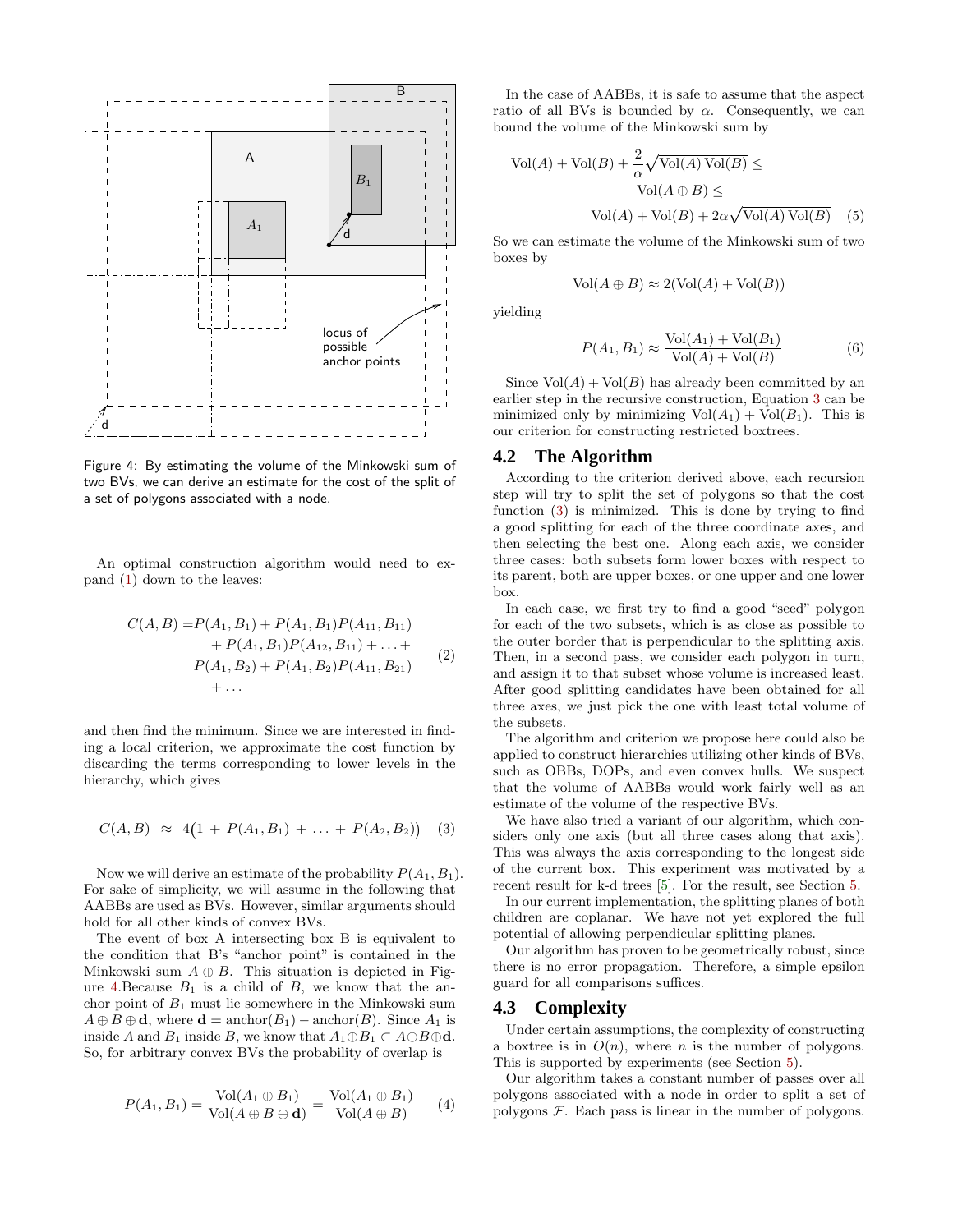<span id="page-5-0"></span>

| BV hierarchy             | Bytes | FLOPS |
|--------------------------|-------|-------|
| Restr. Boxtree $(3.2.1)$ | 9     | 12    |
| Restr. Boxtree $(3.2.4)$ | 9     | 24    |
| Restr. Boxtree (3.2.3)   | 9     | 82    |
| sphere trees             | 16    | 29    |
| AABB tree                | 28    | 90    |
| OBB tree                 | 64    | 243   |
| 24-DOP tree              | 100   | 168   |

Table 1: This table summarizes the amount of memory per node needed by the various BV hierarchies, and the number of floating point operations per node pair in the worst case during collision detection. The number of bytes also includes one pointer to the children. If the optimization technique from Section [3.3](#page-3-0) is applied, then all FLOPS counts can be further reduced (about a factor 2 for boxtrees).

Every split will produce two subsets such that  $\mathcal{F} = \mathcal{F}_1 \cup \mathcal{F}_2$ . Let us assume that  $|F_1| \leq |F_2| \leq \alpha n$ , with  $\frac{1}{2} \leq \alpha < 1$ . So, for depth *d* of a boxtree  $n = (\frac{1}{\alpha})^d$ .

Let  $T(n)$  be the time needed to build a boxtree for n polygons. Then,

$$
T(n) = cn + T(\alpha n) + T((1 - \alpha)n)
$$

$$
\leq c \sum_{0}^{d} 2^{i} \alpha^{i} \leq c\alpha 2^{d+1}
$$

$$
\Rightarrow T(n) \in O(n)
$$

## **5. RESULTS**

Memory requirements of different hierarchical data structures can be compared by calculating the memory footprint of one node, since a binary tree with  $n$  leaves always has  $2n - 1$  nodes. Table 1 summarizes the number of bytes per node for different BV hierarchies .

Table 1 also compares the number of floating point operations needed for one node-node overlap test by the methods described above and three other fast hierarchical collision detection algorithms (OBB, DOP, and sphere tree).

In the following, all results have been obtained on a Pentium-III with 1 GHz and 512 MB. All algorithms have been implemented in C++ on top of the scene graph OpenSG. The compiler was gcc 3.0.4.

For timing the performance of our algorithms, we have used a set of CAD objects, each of which with varying complexities (see Figure [6\)](#page-6-0), plus some synthetic objects like sphere and torus. Benchmarking is performed by the following scenario: two identical objects are positioned at a certain distance  $d = d_{start}$  from each other. The distance is computed between the centers of the bounding boxes of the two objects; objects are scaled uniformly so they fit in a cube of size  $2<sup>3</sup>$ . Then, one of them performs a full tumbling turn about the z- and the x-axis by a fixed, large number of small steps (5000). With each step, a collision query is done, and the average collision detection time for a complete revolution at that distance is computed. Then, d is decreased, and a new average collision detection time is computed. When comparing different algorithms, we summarize these times by the average time taken over that range of dis-



Figure 5: This plot shows the build time of restricted boxtrees for various objects.



Figure 7: A comparison of the different overlap tests for pairs of boxtree nodes shows that the "SAT lite" test seems to offer the best performance.

tances which usually occur in practical applications, such as physically-based simulation.

Figure 7 compares the performance of the various box overlap tests presented in Section [3.2](#page-2-0) for one of the CAD objects. Similar results were obtained for all other objects in our suite. Although the full separating axis test can determine the overlap of boxes without false positives, it seems that the computational effort is not worth it, at least for axis-aligned boxes ([\[19\]](#page-7-0) has arrived at a similar conclusion for general AABB trees). From our experiments it seems that the "SAT lite" offers the best performance among the three variants.

A runtime comparison between our boxtree algorithm and DOP trees for various objects can be found in Figure [8.](#page-7-0) It seems that boxtrees offer indeed very good performance (while needing much less memory). This result puts restricted boxtrees in the same league as DOP trees [\[21\]](#page-7-0) and OBB trees [\[11\]](#page-7-0).

For sake of brevity, we have omitted our experiments assessing the performance of the lookup table approach. It has turned out that lookup tables offer a speedup of at most 8%, and they were even slower than the non-lookup table version for the lower polygon complexities because of the setup time for the tables. The reason might be that floating point and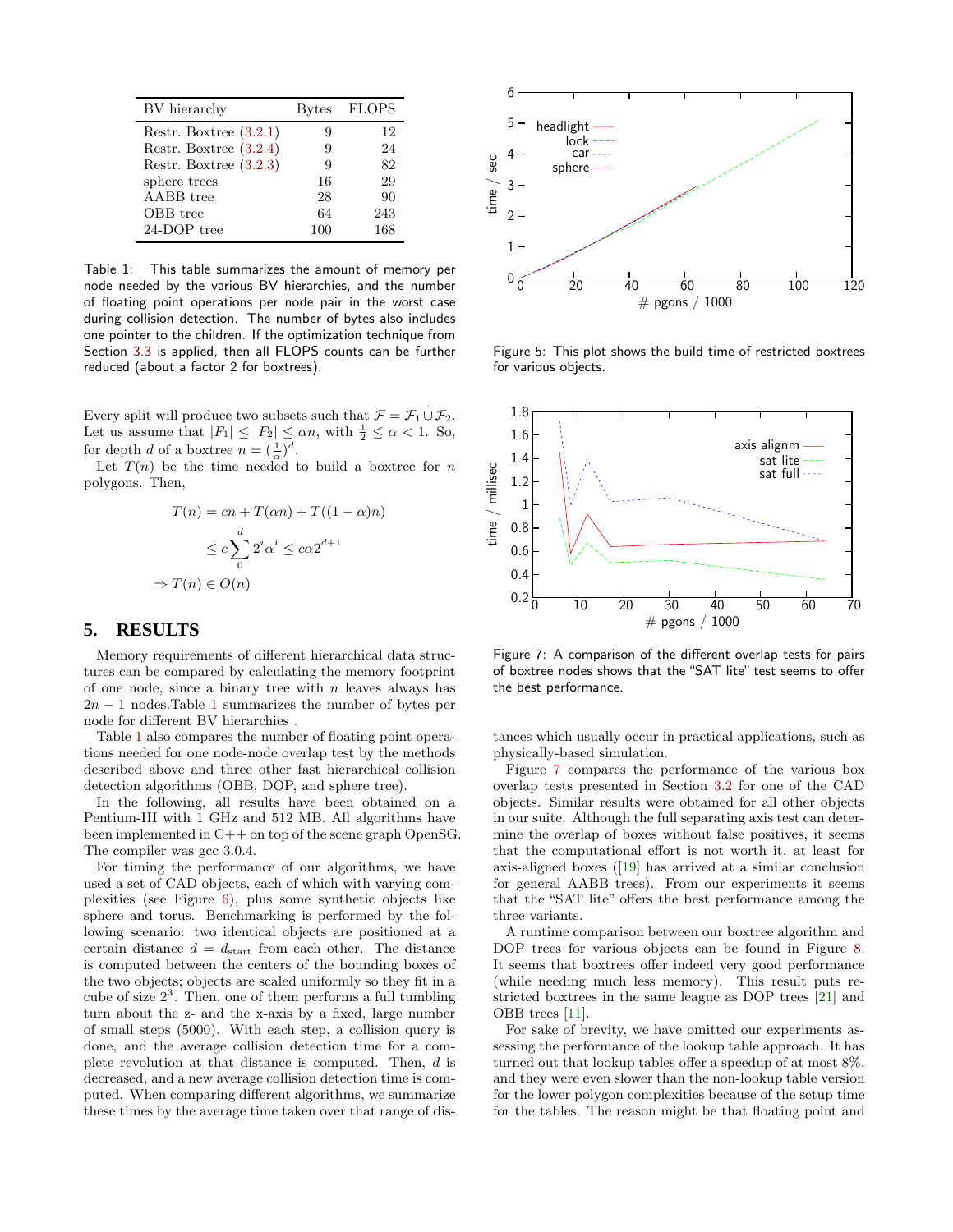<span id="page-6-0"></span>

Figure 6: Some of the objects of our test suite. They are (left to right): body of a car, a car headlight, the lock of a car door (and a torus). (Data courtesy of VW and BMW)

integer arithmetic operations take almost the same number of cycles on current CPUs.

As shown in Section [4,](#page-3-0) boxtrees can be built in  $O(n)$ . Figure [5](#page-5-0) reveals that the constant is very small, too, so that the boxtrees can be constructed at startup time of the application.

# **6. CONCLUSION**

We have proposed a new hierarchical BV data structure (the restricted boxtree) that needs arguably the least possible amount of memory among all other BV trees while performing about as fast as DOP trees. It uses axis-aligned boxes at the nodes of the tree, but it does not store them explicitly. Instead, it just stores some "update" information with each node, so that it uses, for instance, about a factor 7 less memory than OBB trees.

In order to construct such restricted boxtrees, we have developed a new algorithm that runs in  $O(n)$  (*n* is the number of polygons) and can process about 20,000 polygons per second on a 1 GHz Pentium-III.

We also propose a better theoretical foundation for the criterion that guides the construction algorithm's splitting procedure. The basic idea can be applied to all BV hierarchies.

A number of algorithms have been developed for fast collision detection utilizing restricted boxtrees. They gain their efficiency from the special features of that BV hierarchy. Benchmarking them has shown that one of them seems to perform consistently better than the others.

Several optimization techniques have been presented that further increases the performance of our new collision detection algorithm. The most important one can also be applied to most other hierarchical collision detection algorithms, and will significantly improve their performance.

Finally, using a suite of CAD objects, a comparison with DOP trees suggested that the performance of restricted boxtrees is about as fast in most cases.

# **6.1 Future Work**

While BV trees work excellently with rigid objects, it is still an open issue to extend these data structures to accommodate deforming objects.

Our new BV hierarchy could also be used for other queries such as ray tracing or occlusion culling. It would be interesting to evaluate it in those application domains.

As stated above, most BV trees are binary trees. However, as [6] have observed, other arities might yield better performance. This parameter should be optimized, too, when constructing boxtrees.

So far, we have approximated the cost equation only to first order (or rather, first level). By approximating it to a higher order, one could possibly arrive at a kind of "lookahead" criterion for the construction algorithm, which could result in better hierarchies.

# **7. REFERENCES**

- [1] P. K. Agarwal, J. Basch, L. J. Guibas, J. Hershberger, and L. Zhang. Deformable free space tiling for kinetic collision detection. In Proc. 4th Workshop Algorithmic Found. Robot., 2000. To appear.
- [2] J. Avro and D. Kirk. A survey of ray tracing acceleration techniques. In A. Glassner, editor, An Introduction to Ray Tracing, pages 201–262. Academic Press, San Diego, CA, 1989.
- [3] G. Barequet, B. Chazelle, L. J. Guibas, J. S. B. Mitchell, and A. Tal. BOXTREE: A hierarchical representation for surfaces in 3D. Computer Graphics Forum, 15(3):C387–C396, C484, Sept. 1996.
- [4] N. Beckmann, H.-P. Kriegel, R. Schneider, and B. Seeger. The R<sup>∗</sup> -tree: An efficient and robust access method for points and rectangles. In Proc. ACM SIG-MOD Conf. on Management of Data, pages 322–331, 1990.
- [5] M. Dickerson, C. Duncan, and M. Goodrich. K-D trees are better when cut on the longest side. In LNCS 1879, ESA 2000, pages 179–190, 2000.
- [6] J. Eckstein and E. Schömer. Dynamic collision detection in virtual reality applications. In Proc. The 7-th International Conference in Central Europe on Computer Graphics, Visualization, and Interactive Digital Media '99 (WSCG'99), pages 71–78, Plzen, Czech Republic, Feb. 1999. University of West Bohemia.
- [7] S. A. Ehmann and M. C. Lin. Accurate and fast proximity queries between polyhedra using convex surface decomposition. In Computer Graphics Forum, volume 20, pages 500–510, 2001. ISSN 1067-7055.
- [8] S. Fisher and M. Lin. Fast penetration depth estimation for elastic bodies using deformed distance fields. In Proc. International Conf. on Intelligent Robots and Systems (IROS), 2001.
- [9] B. Geiger. Real-time collision detection and response for complex environments. In Computer Graphics International, Geneva, Switzerland, June19-23 2000.